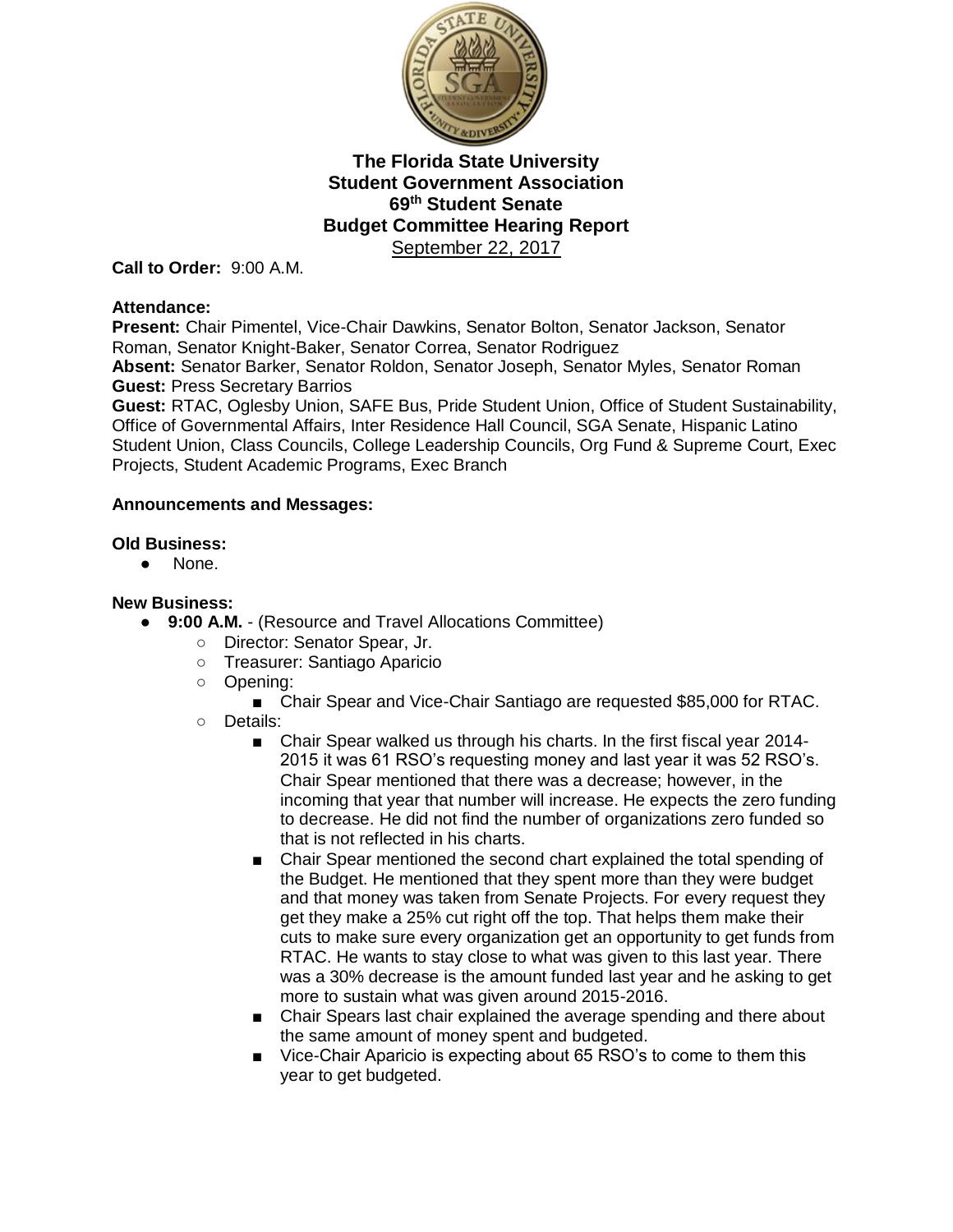

- Vice-Chair Aparicio mentioned that they have no information for groups that were zero funded so that is not reflected in any reports. He placed that emphasis to say that there could have been more groups that came to them and wanted money. They are requesting more money this year because they want to help FSU grow by sending students to various conference, etc.
	- These conferences will allow students to network with professionals and bring jobs back to Florida State.
	- He believes funding more club will overall make the student body better.
- Chair Spear ended with presentation with two thoughts.
	- He encouraged us to read through his packet and told us that RTAC is the best investment for A&S Fees because it allows to send students to network and get full time jobs. He also believes RTAC's purpose aligns with the strategic plan specifically 4 and 5.
	- His second thought was that Amy Hecht, the new VPSA, mentioned the greatest thing about our student body is the success of our students. Chair Spear linked that success to RTAC because they are able to sending students to conferences and more.
- Vice-Chair Aparicio mentioned that we have a campus with so many amazing organizations and that it helps our institution stand out. He is happy to fund whenever necessary.
- Questions:
	- Senator Bolton asked if it was true that they can only request 2,000 dollars.
		- Chair Spear confirmed that this was true
	- Senator Jackson asked about the sharp increase in the estimate spent and the amount they could spent more next year.
		- Chair Spear mentioned it was not about how much they are spending more but the idea that they can fund more and not take money from Senate Projects.
	- Chair Pimentel asked them to elaborate the plan RTAC has to help FSU become a TOP 25 institution.
		- Vice-Chair Aparicio gave an example of two new organizations that were recognized for being great clubs; however, they were not able to attend the conferences. So funding these organizations allows them to these conference and get students with full time jobs. This then would have corporations coming to Florida State to recruit. Vice-Chair Aparicio connected that recruiting to RTAC sending these students to conferences.
- Closing: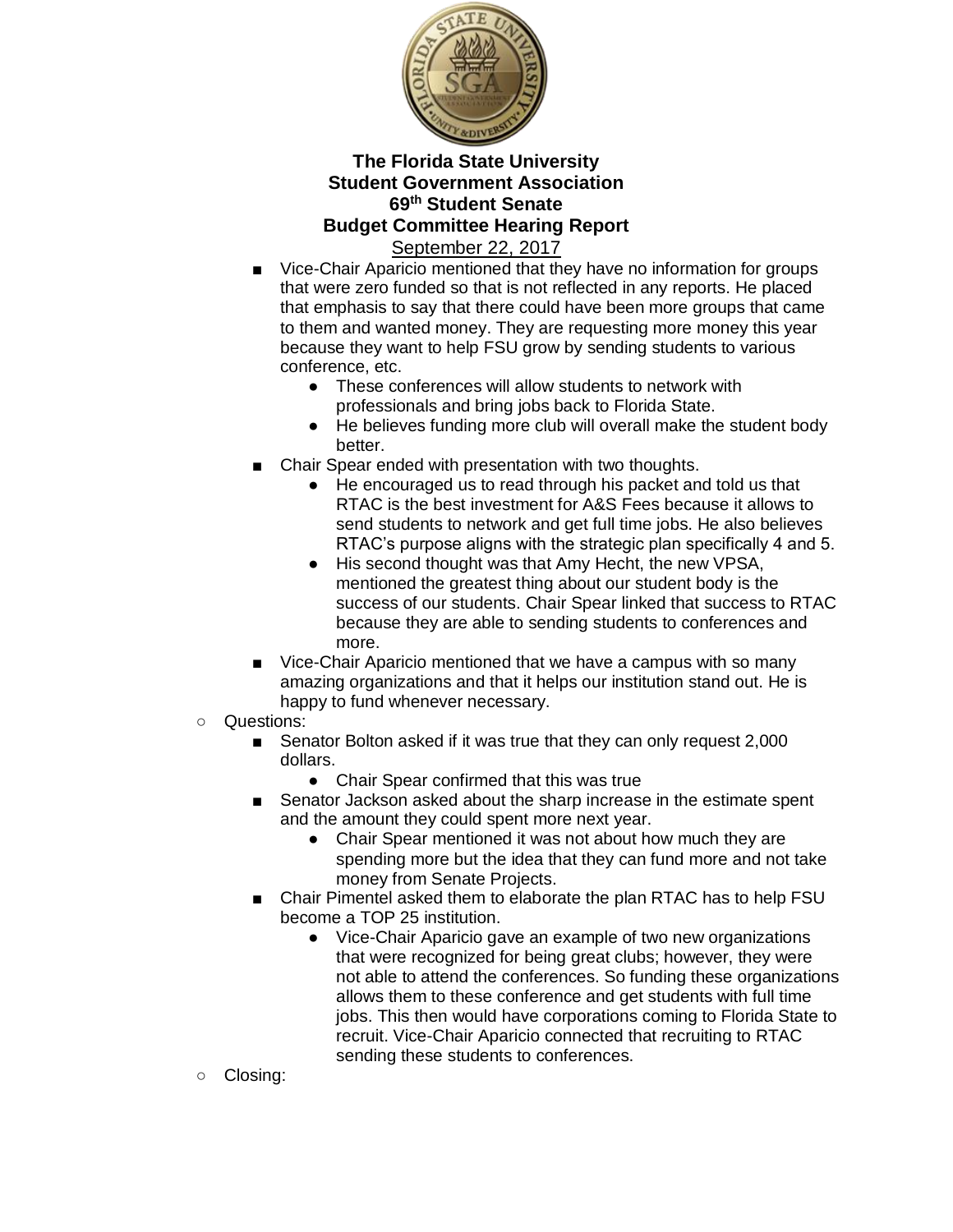

- Senator Spear closed by mentioning that it is important that we give our students real world experiences. It is about more than sitting in classrooms but experiences it for yourself. RTAC is one of the best ways to help students achieve that.
- **10:00 A.M. (Oglesby Union)** 
	- Director: Dr. Matthew Ducatt
	- Treasurer: Robyn Brock
	- Opening/Details:
		- Director Ducatt opened up speaking about the Oglesby Union and mentioned the union board;
			- Madison Weinberg, Chair of Union Board
			- Kristina Agusta, Vice Chair
			- James Butera, Board Members
			- Roby Brock, Asst. Director of Union Board
		- Chair Weinberg opened up speaking about the service offered by the Union Board.
		- James Butera explained the union board is made up several buildings and the importance and diversity of each. These buildings varying from the Crenshaw Building and the Student Services Building.
		- Asst. Director Brock tapped off of that diversity and let us know of all the offices that are a part of the Union and each everyone who is make up those entities made sure to come this morning to support the Union A&S Fee Budget Presentation.
		- The Union played a video which showcased "Our FSU Experience" which thoroughly described how FSU Traditions are a part of the FSU Oglesby Union.
			- From meetings, to events and more.
		- Chair Weinberg mentioned that the Union gathered as a place for each student to find their niche.
		- Vice-Chair Agusta mentioned her paint-a-pot experience and Chair Weinberg spoke about the the Crenshaw Lanes.
		- Vice-Chair Agusta spoke about the Flying High Circus which is one of the 2 collegiate circus'.
		- James Butera spoke about the decades of traditions that happen on Florida State's campus through the Union.
		- Chair Weinberg spoke about the partnership with the Office of Fraternity and Sorority Life and she spoke about how her sorority has shaped her FSU Experience.
		- Asst. Director Brock mentioned the events that took place on campus those including PowWow, Leadership Awards and more.
		- Asst. Director Brock mentioned the major events offered by the Union, those being Paint-A-Pot, ASLC, Seminole Sensation Week, Flying High Circus and more.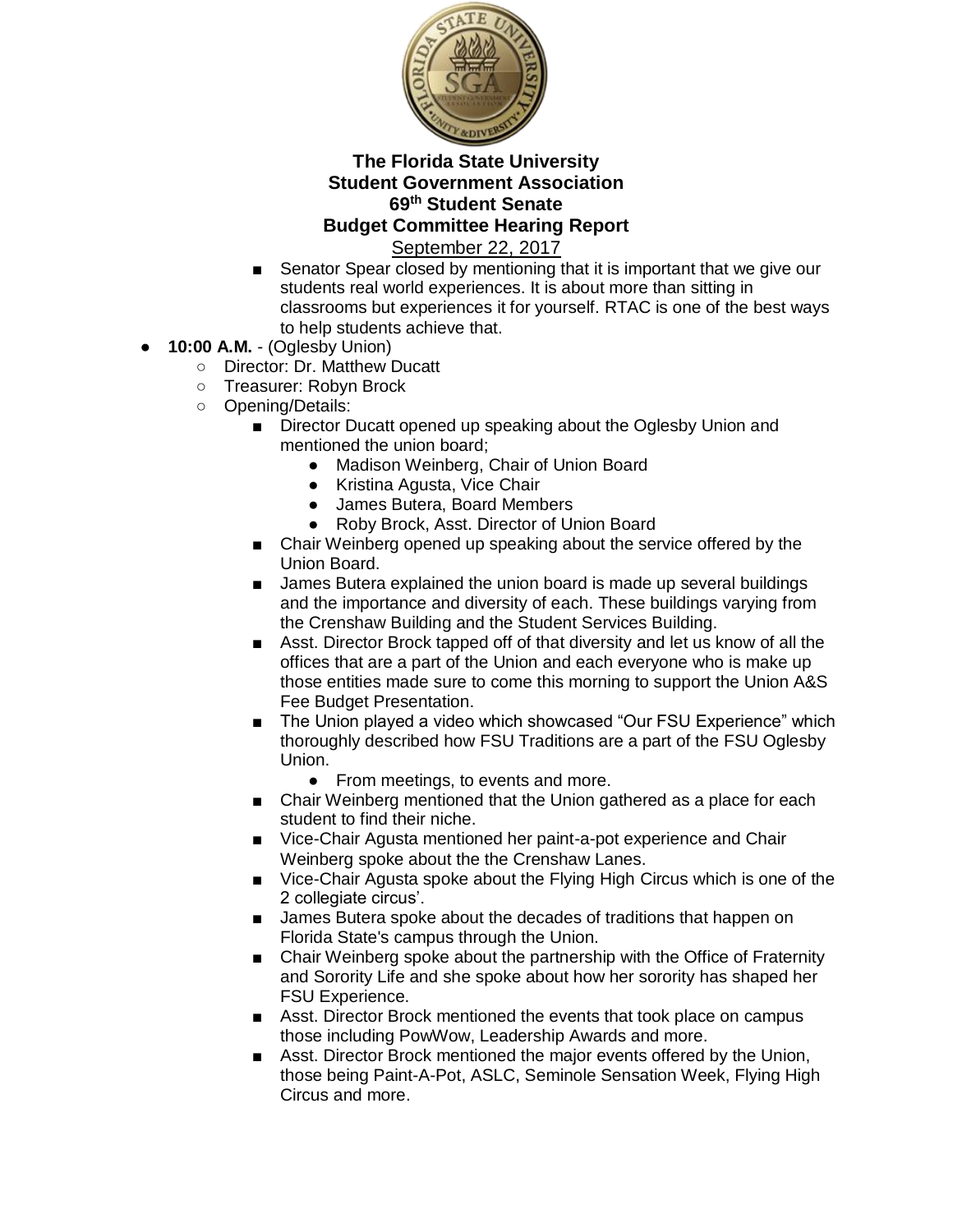

- James Butera spoke about the distinctive events that take place on campus and that our Union even outshines Cascades Park.
- The Union employees over 150 students.
- Vice-Chair Agusta mentioned as a transfer students she felt out of place but the Registered Student Organizations she got involved with through the Union helped her find her family at Florida State University.
- Chair Weinberg mentioned Spring Fling and Dance Marathon and highlighting the art of traditions that take place on campus.
- Asst. Director Brock divided up the sections of the union into "Eat. Meet. Work. Play". She mentioned the various services mentioned that give every students a connection on campus even graduate students.
- James Butera mentioned the Union was built for 17,000 students not 41,000 and the Union role on campus is major.
- Director Aparicio came to the time where they Union is going to start the renovation project and moving forward we are going to be building a Union that is "worthy of Florida State, and on track to be a Top 25".
- Director Aparicio mentioned the Union helps students feel connected on campus and how that is truly "paramount". Whether you work on campus, volunteer and get involved you are more likely to graduate and do well after Florida State.
	- Our A&S Fees do not directly fund the building of the Union but these A&S Fees are a major part of the this process.
	- He knows where they want to go, he just is not sure how they will get there.
- Questions:
	- Senator Bolton asks how are A&S fees being used?
		- To support the student employment and programs and services provided by FSU Budget. There are many areas where they can't use A&S Fees; however, they use it for the many areas of the Union. (Staff, Program, and Expense)
	- Senator Bolton asked of the project gain and losses?
		- They work to use the A&S Fees to make sure prices are minimal for students but they must charge students to keep up on the services witn the Union. They work to battle the Market Prices. The revenue goes right back to the Union as a whole.
	- Senator Bolton asked if there was a way to get a report to access projections of the Union for the previous year.
		- We were told that will be provided (past years and projections/ pasts gains and loses). A loss of money is a loss of services for the students.
	- Senator Bolton mentioned if there were any vacancies within the Union that are not being filled?
		- They are at capacity and there are no vacancies.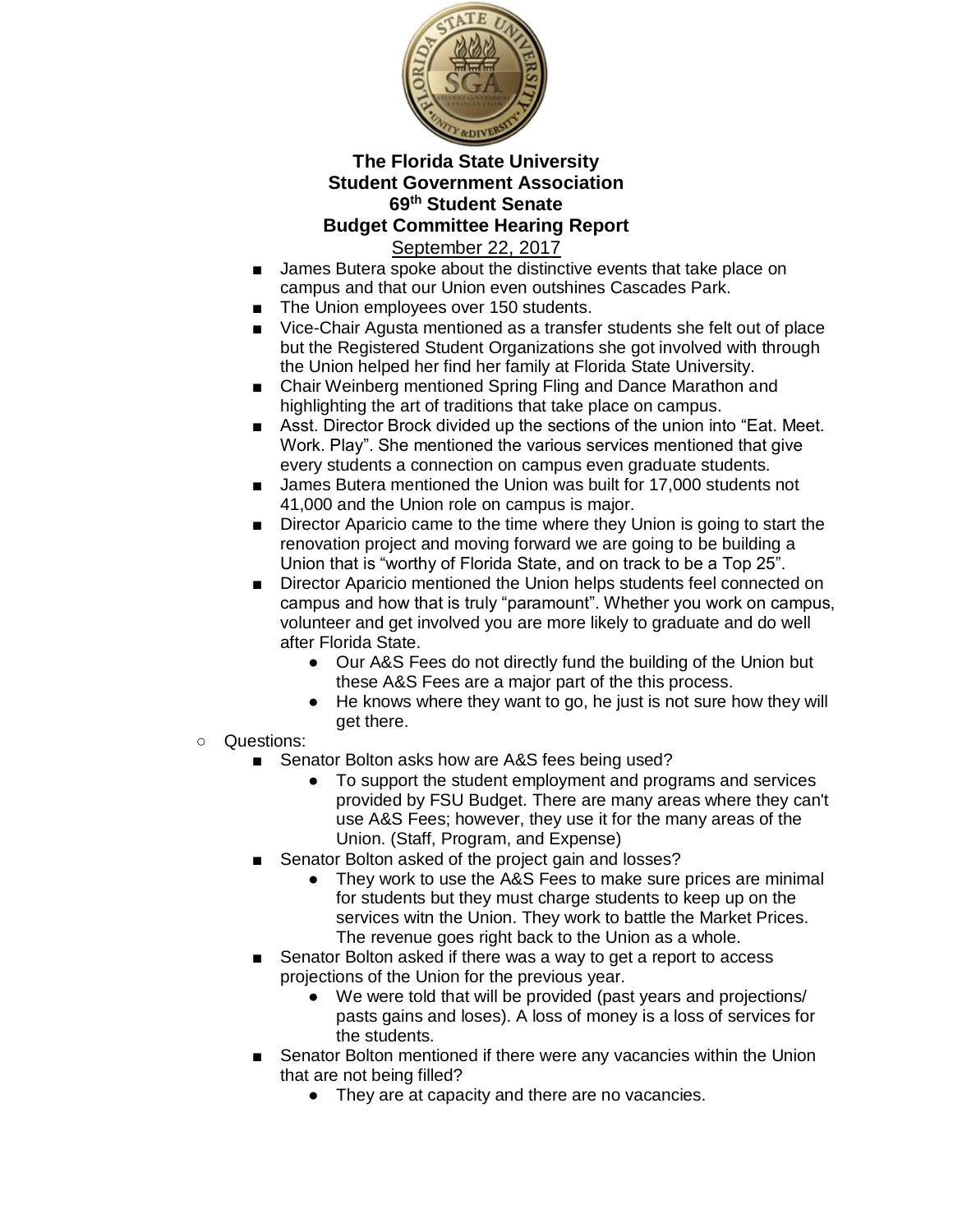

- Chair Pimentel what are the phases of the Union to overcome to halt in the road that is going to come soon?
	- They are still getting questions of a complete demolition and then another idea of just working on phases. At this moment, the Union will still be open in the time of renovation.
	- They are looking to bring union services to on campus houses.
- Vice-Chair Dawkins asked how many students and staff does the Union house/employ?
	- 140, 1,000 volunteers, including maintenance, students, etc.
- Vice-Chair Dawkins what is the projected date of when the Union will be finished?
	- It will get to us next week
	- They need to continue to do Parents Weekend, Orientation, etc.
- Vice-Chair Dawkins asked why those that are in the budget week report are placed but are not given any numbers?
	- They do not use A&S Fees for any of those departments.
- Closing:
	- Chair Weinberg mentioned that when taking together the Union presents a comprehensive plan to make Florida State University an amazing institution.
	- Asst. Director Brock thanked us for allowing her to be here this morning to present to SGA. She believes that the Union is the ONLY place on campus that truly caters to every student on campus.
- **10:40 A.M.** (SAFE BUS)
	- Presenter: Allona Douglas, Student Body Deputy Treasurer
	- Opening:
		- Deputy Treasurer Douglas mentioned that they SAFE is a resource on campus to transfer students on campus at night safely
	- Details:
		- They are asking for \$6,000 dollars and the only way you can contact SAFE is through the phone and for that reason the phone bill is extremely expensive.
			- \$2,000 for phone calls
			- \$4,000 for support
				- The \$4,000 also goes toward the upkeep of the bus if they pick up a passenger who is "routy"
	- Questions:
		- Senator Bolton asked for last years projects.
			- They are present in last years packet
		- Chair Pimentel asks why there was an \$1,000 increase in the request this year.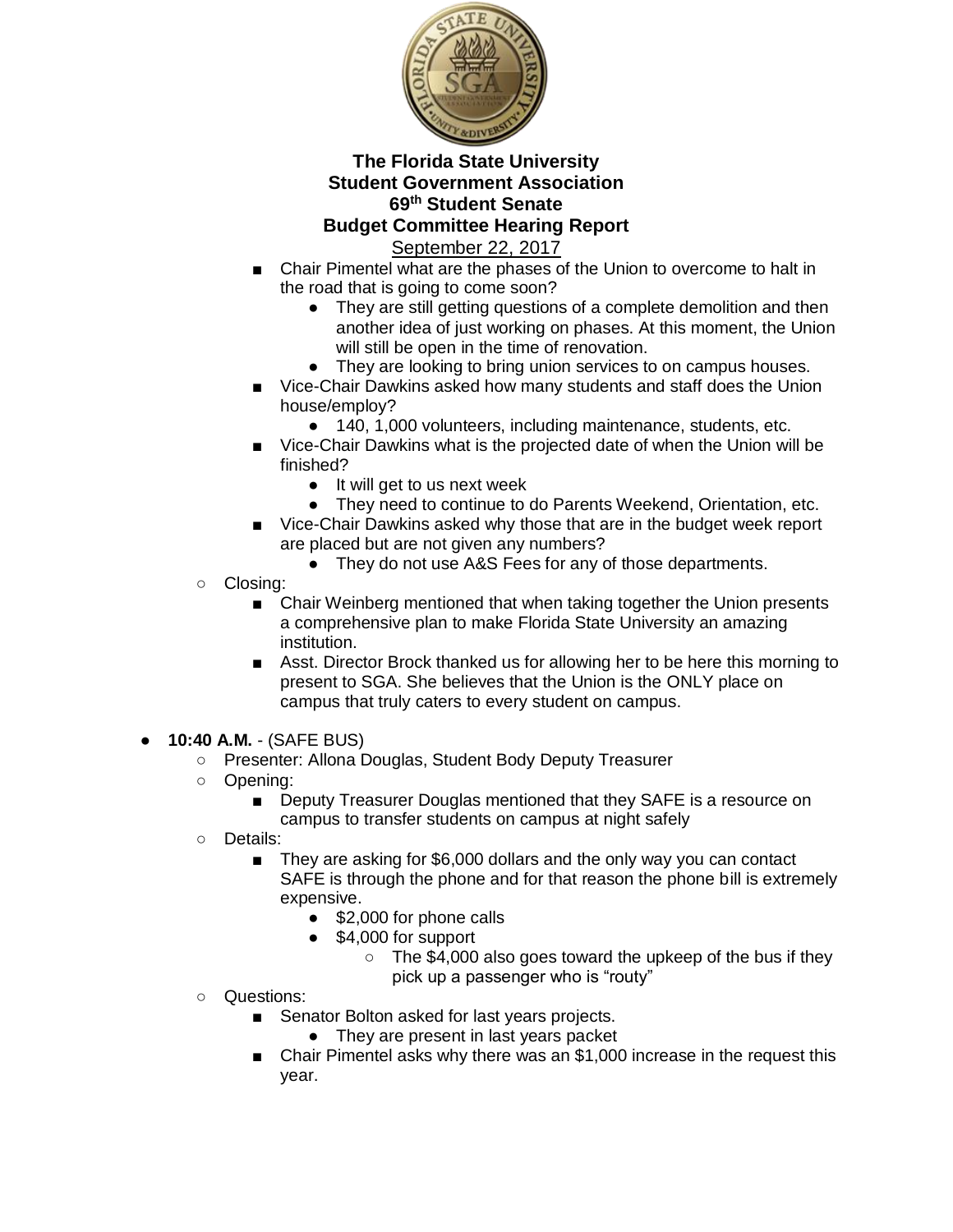

- No more and no less should be taken away. Last year \$12,000 dollars were requested.
- Closing:
	- None.
- **11:00 A.M. (Pride Student Union)** 
	- Director: Candace Tavares
	- Treasurer: Nicole Juarez
	- Opening:
		- Director Tavares opened up by introducing herself as well as her pronouns and Nicole Jaurez also did the same.
		- The Pride Student Union is the oldest and largest LGBTQ+ college organization in Florida
		- The PSU runs their own organization and center on campus.
	- Details:
		- They try to promote "Advocacy Community, and Empowerment."
		- They house students any student regardless of sexual orientation, gender and race.
		- The Pride Student Union has a record of using all of their money and they only had about \$35 amount left over in the past fiscal year.
		- The Pride Student Union has been able to produce many amazing projects like;
			- Pride Month
				- Their Week of Events
			- Student Drag Show
				- Annual Drag Show
					- They had lots of students show up to that event.
			- **March to the Capitol** 
				- They hear from Alumni and staff and Faculty at Florida State.
			- They just started doing events like; QT Pie of the Month, Queering Social Movements, Pride Prom, free HIV Testing for students.
		- Creating Change is the largest LGBTQ+ conference and Florida State has the opportunity to send some of their own members in the club.
			- They also get the opportunity to work with other student groups (UF Pride).
			- In 2018 they want to bring around 5-6 people to the conference in Washington, D.C.
			- **Challenges** 
				- No data on LGBTQ population
				- No established donation system
				- Creative ways to attract and serve students
					- Hard to locate
					- They must be prepared when students come to them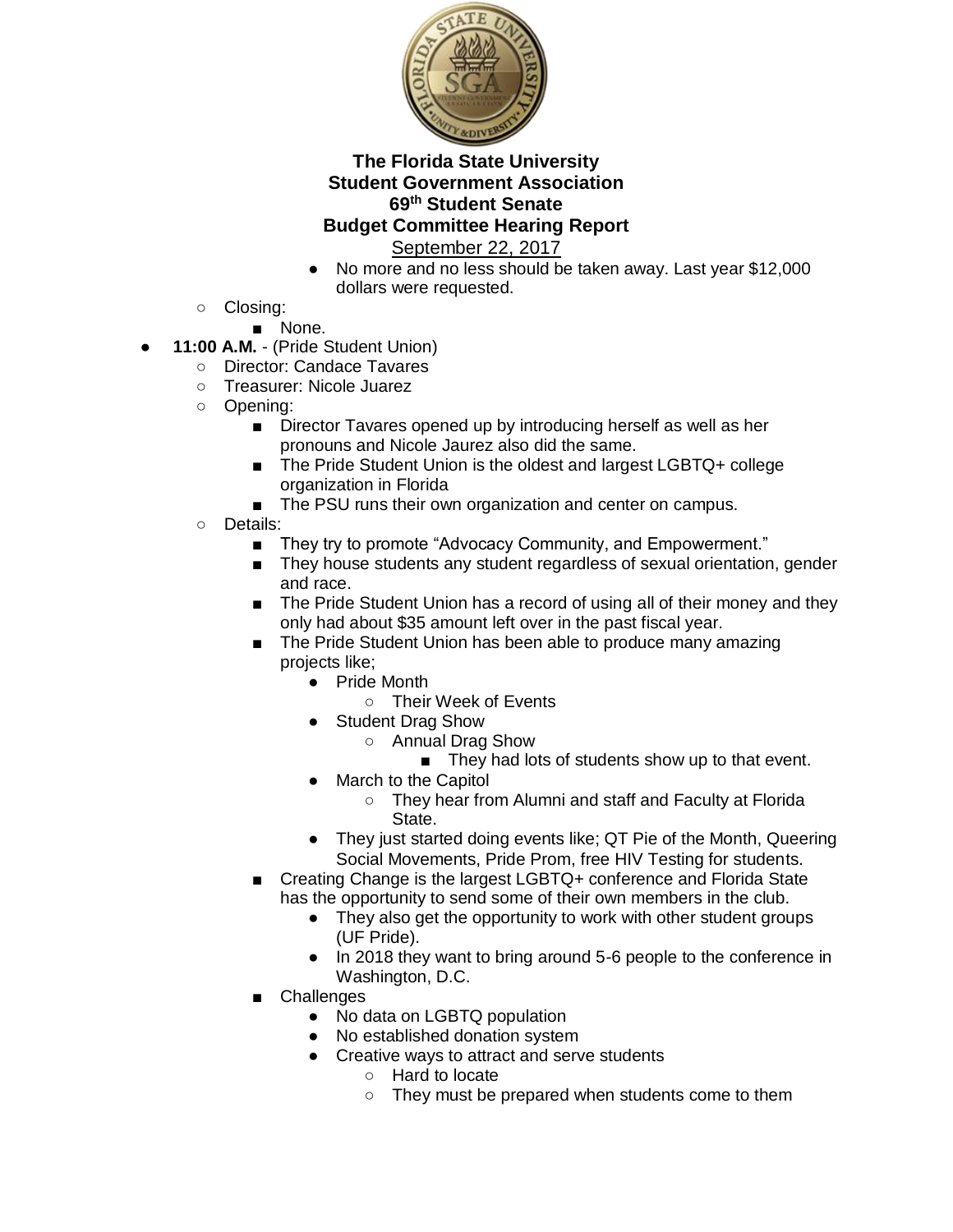

- Even with Challenges..
	- They continue to increase the quality of their programs and most of their events are award winning.
	- They have many leadership opportunities (Pride U, Identity Nights) and now they committees, as well as, committee chairs.
- Contracultural Services Total \$9,900
- Expense Total \$7,060
	- \$500 from last year
- Clothing & Awards \$1,070
	- \$100 from last year
- Food \$2,870
	- \$0 Increase/Decrease
- The total requested this year is \$23,145
- Questions:
	- Senator Bolton mentioned how the \$35 dollars were only sweep, what was used in the last fiscal year?
		- Director Tavares will be sending the report to have us review it when necessary.
			- Director Tavares said their Banquet, Prom are their biggest events.
		- Chair Pimentel asked for a rough estimate of students that they reach
			- Director Tavares mentioned had 150 people at their GBM last night and they she mentioned they serve at least \$1,000 students in a semester.
		- VIce-Chair Dawkins asked how many people were able to be in the Drag Show?
			- She mentioned only 350 were able to sit but 700 students showed up.
		- Chair Pimentel mentioned the problem of them actually having \$130 sweep instead of \$30.
			- She mentioned they had a problem with Winn-Dixie and that is where that problem arose.
- Closing:
- **11:20 A.M. (Office of Student Sustainability)** 
	- Director: Hunter Becker
	- Treasurer: Alec Silvester
	- Opening:
		- Director Becker introduced himself and the rest of the OSL board also introduced themselves.
			- He spoke about their mission about making positive change on campus and serving as a vehicle for change related to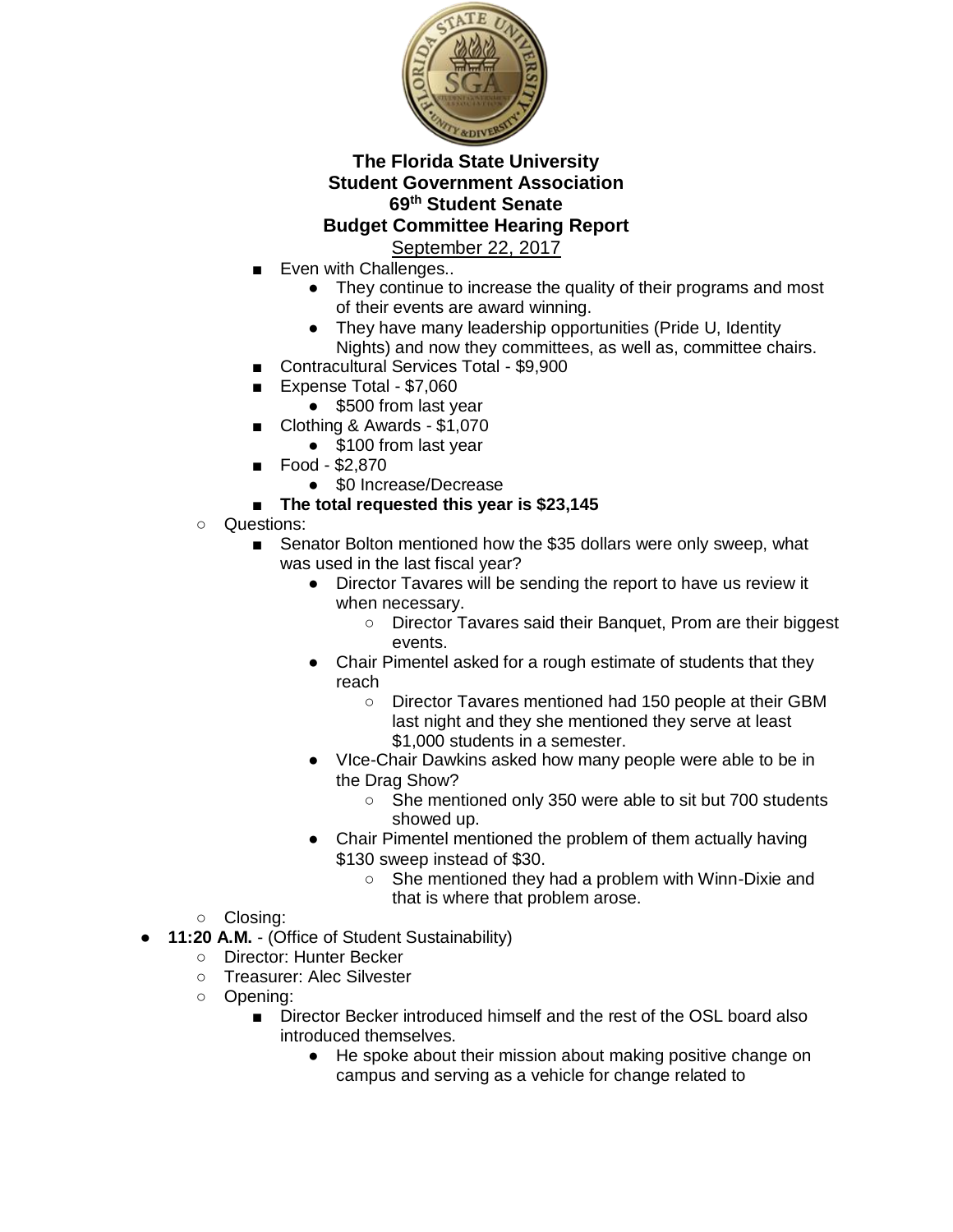

September 22, 2017

sustainability. They use all their efforts to make FSU a more eco friendly university.

- Details:
	- \$2,916 in OPS Wages
		- OSS Director
			- 8.10 per hour
	- Contractual Services they are requesting \$10, 408
		- Entertainment \$200 by DJ LExx for the Sustainability Fair
		- OSS Contracted Speakers \$10, 208
	- Expenses \$4,068.13
		- Sustainability Fair (\$624.8)
		- Office Supplies (\$300)
			- They are lacking and want to get more
		- Printing (\$0)
		- Environmental Film Screenings (\$2112)
		- Travel and Conference (\$544)
		- Green Senate (\$180. 13)
			- 70 water bottles
		- Green Your Event Series (\$157.20)
		- Advertisement (\$150)
		- Food \$778.25
			- Most of this is going toward sustainability fair and the Green Senate.
	- Clothing and Awards (\$110)
		- Nametags for 5 Board Members (\$75)
		- Sustainability Award (\$35)

# ■ **The total requested is \$18,280.38**

- Categories to be cut
	- Sustainability Award (\$35)
	- Conference (\$54)
	- Speaker (\$10,208)
- Questions:
	- Senator Knight-Baker asked if they were able to get a speaker last year?
		- They did not budget for it and therefore they were not able to bring them
	- Senator Knight-Baker asked how many people they expect to bring out?
		- The treasurer mentioned that they are advertising this event all over social media; however, the impact this speakers will have on campus is huge.
		- The projected estimate is to reach 12,000 people
	- Senator Jackson asked if OSS is planning to complete fund their projects?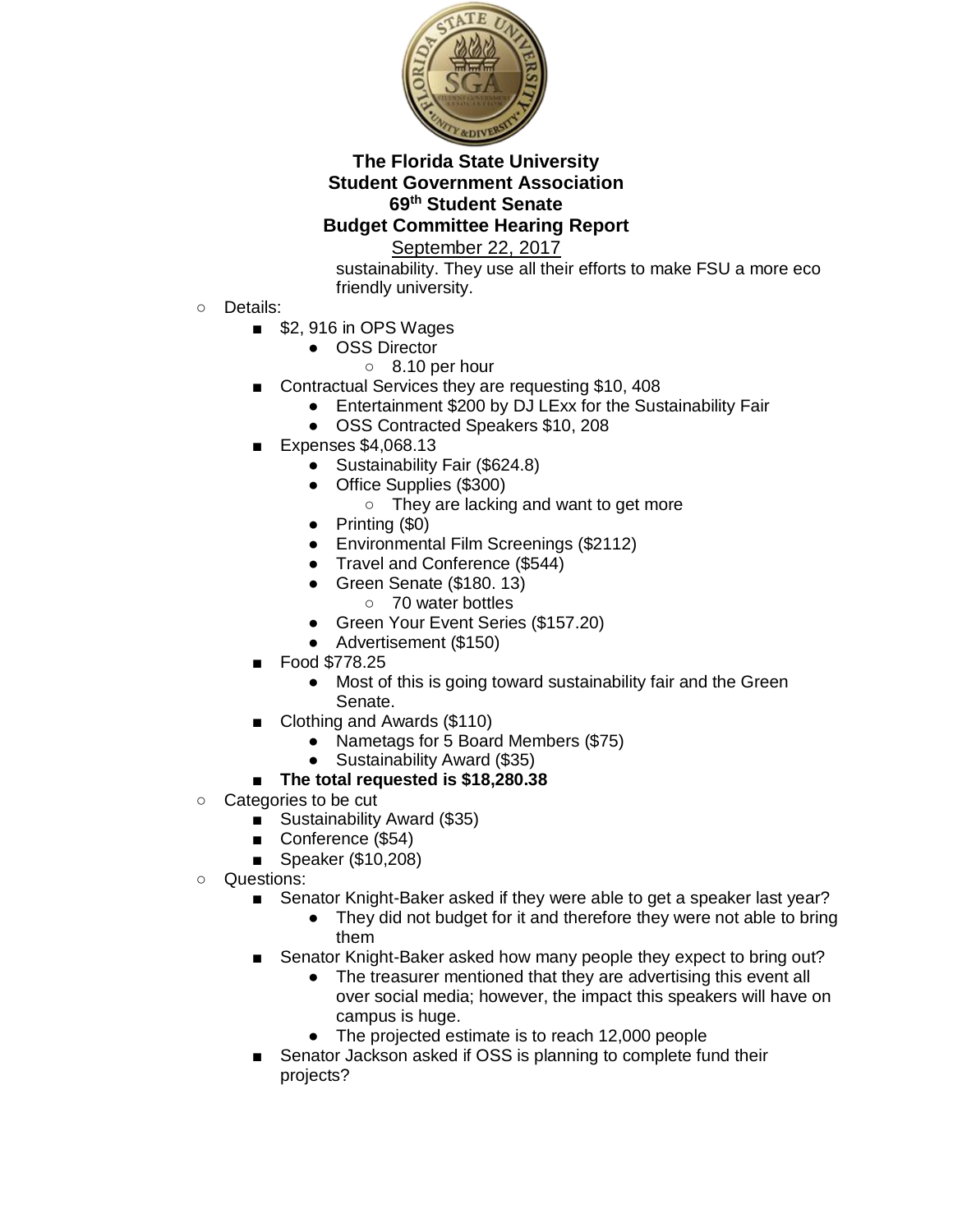

- It is primarily a funding workshop but the reusable water bottles and totes are all them and they are planning on completely funding their events.
- Senator Bolton asked if John Waters has committed already to speak?
	- They spoke to him and asked to his secretary but their is a confirmation that he is willing to come.
- Senator Bolton asked to get us a report that shows a more details past way of allocating funds
	- They mentioned that that this is something they will be collected and sent over to us.
- Closing:
	- Director Becker thanked us for our hard work and for allowing him to speak to us this morning.
- **11:40 A.M. (Office of Governmental Affairs)** 
	- Director: Jared Honts
	- Opening:
		- OGA provides representation in the government for the students.
	- Details:
		- OPS Wages \$3,321.00
		- Food \$6,150.00
			- FSU Evening Reception \$3,000.00 (not including beverage service)
			- Networking Events with Major University Delegations \$1,500.00
			- Friends of Florida State Networking Reception \$1,5000.00
			- OGA Retreat \$150.00
		- Clothing and Awards \$1,650.00
			- T-Shirts \$1,200.00
			- Legislator Awards \$300.00
			- Board of Directors Nametags \$150.00
		- Expense \$3500.00
			- OGA Retreat \$250.00
			- Office Supplies \$250.00
			- FSU Day at the Capitol \$3,000.00
		- **Total amount requested: \$14,621.00**
	- Questions:
		- OGA Retreat shows up in Expense and Food? Explain why?
			- The retreat was a mess last year and they want to make sure there is a not a lot of transfers. The 250 dollars covers the rental and the \$150 covers the food for the retreat.
		- Senator Bolton asked a question of why there was a decrease in money requested.
			- They passed that you can no longer used State/A&S dollars for lobbyists.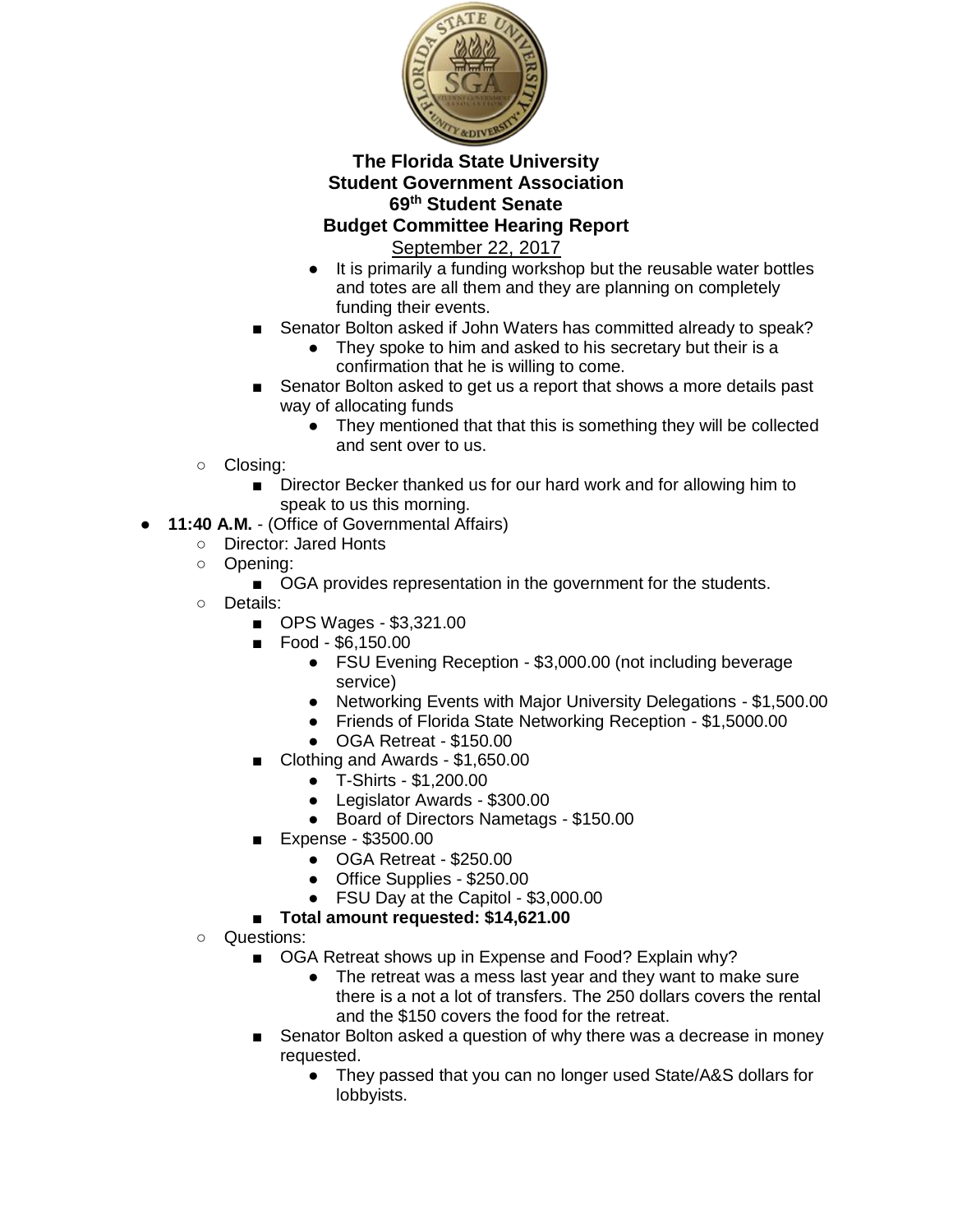

- Chair Pimentel asked the scope of how this department reaches
	- Director Honts mentioned that every single student is affected by what they do in OGA. Lobbying with textbooks, Bright Futures and more. They want to lobby for every student that they can to find the next generation of political leaders on campus.
- Secretary Theodore asked how OGA came up with this budget request
	- Director Honts mentioned looking at the previous budget and comparing it to now he added and removed a few details in the budget.
- Senator Jackson asked about the T-Shirts category
	- Director Honts just wants to make general OGA T-Shirts and by about 300-350.
		- How will they be distributed?
			- The will be available at every OGA event and possibly Market Wednesday.
- Senator Bolton asked every group to come up with past numbers of showing expenses and what it looked like.
	- Director Honts mentioned he included that in his packet.
- The Asst. Director will now be getting paid for the nine weeks of the semester.
- Closing:
	- None.
- 12:00 P.M. (Inter Residence Hall Council)
	- Director: Tim Strong
	- Treasurer: Seattle Alderman
	- Opening:
		- They are a 5 member executive board who oversees 68 members and their mission is to engage students on the on-campus housing experience.
	- Details:
		- They help students who want to know more about Student Government navigate through that spectrum.
		- They lost support in housing this year because of two new halls and they demolished a hall.
			- Aramark used to give them money; however, Sodexo is not showing any means of doing that as well.
		- IRHC submitted bids of what they have completed in their time and because of that they are highly regarded as doing a good job.
		- Florida State is to home to 18 Residence Hall, 10 Hall Councils and 68 Hall Council members.
		- The 10 Hall Councils serve to build community in their respective residence halls and on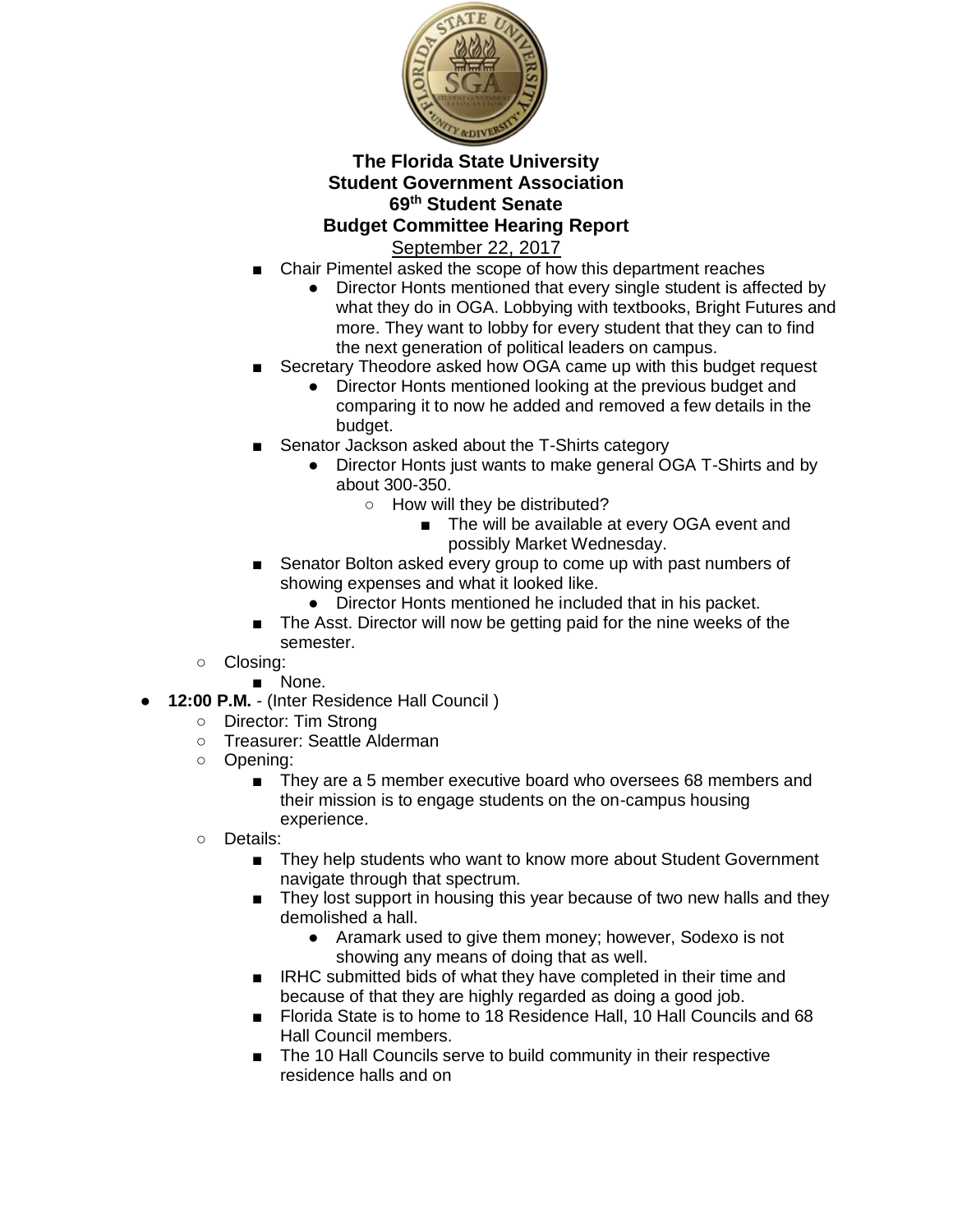

September 22, 2017

FSU's campus through programming, volunteering, and advocating for resident needs.

● Hall Councils program for residents as well as promote student engagement and

learning outside the classroom through the S.P.E.A.R. tenant program model

(Scholarship, Personal Wellness, Engagement, Appreciation of Differences, and

- Responsible Citizenship).
- Hall Councils provide an outlet for resident advocacy, where students have a means to

raise concerns about issues that impact their residential student experience.

- Involvement in Hall Council promotes leadership development experiences
	- 6,700 students live on campus
- Overall Proposal
	- OPS Wages \$3,864.00
	- Contractual Services \$500.00
	- Expense \$7,900.00
	- Food \$4,200.00
	- Clothing and Awards \$3,200.00
- **IRHC Budget Request** 
	- Lord of the Wings
		- Food: (Food) \$2,500.00
		- T-Shirts: (Clothing and Awards) \$1,600.00
		- DJ (Contractual Services) \$150.00
	- Wages (per year)
		- Director (OPS Wages) \$1,932.0
		- Asst. Director (OPS Wages) \$1,932.0
	- **Promotional Items** 
		- Key Chains (Expense) \$5.200.00
		- Water Bottles (Expense) \$2,00.00
	- T-Shirts
		- Yearly Shirts (Clothing and Awards) \$1,600
		- **Donut Stress** 
			- Food (Food) \$200.00
		- **World Water Day** 
			- Obstacle Course (Contractual Services) \$350
			- Food (Food) \$300.00
		- Advertisement Materials
			- Large Flyer Paper (Expense) \$150.00
			- Paper Reams for Pamphlets (Expense) \$150.00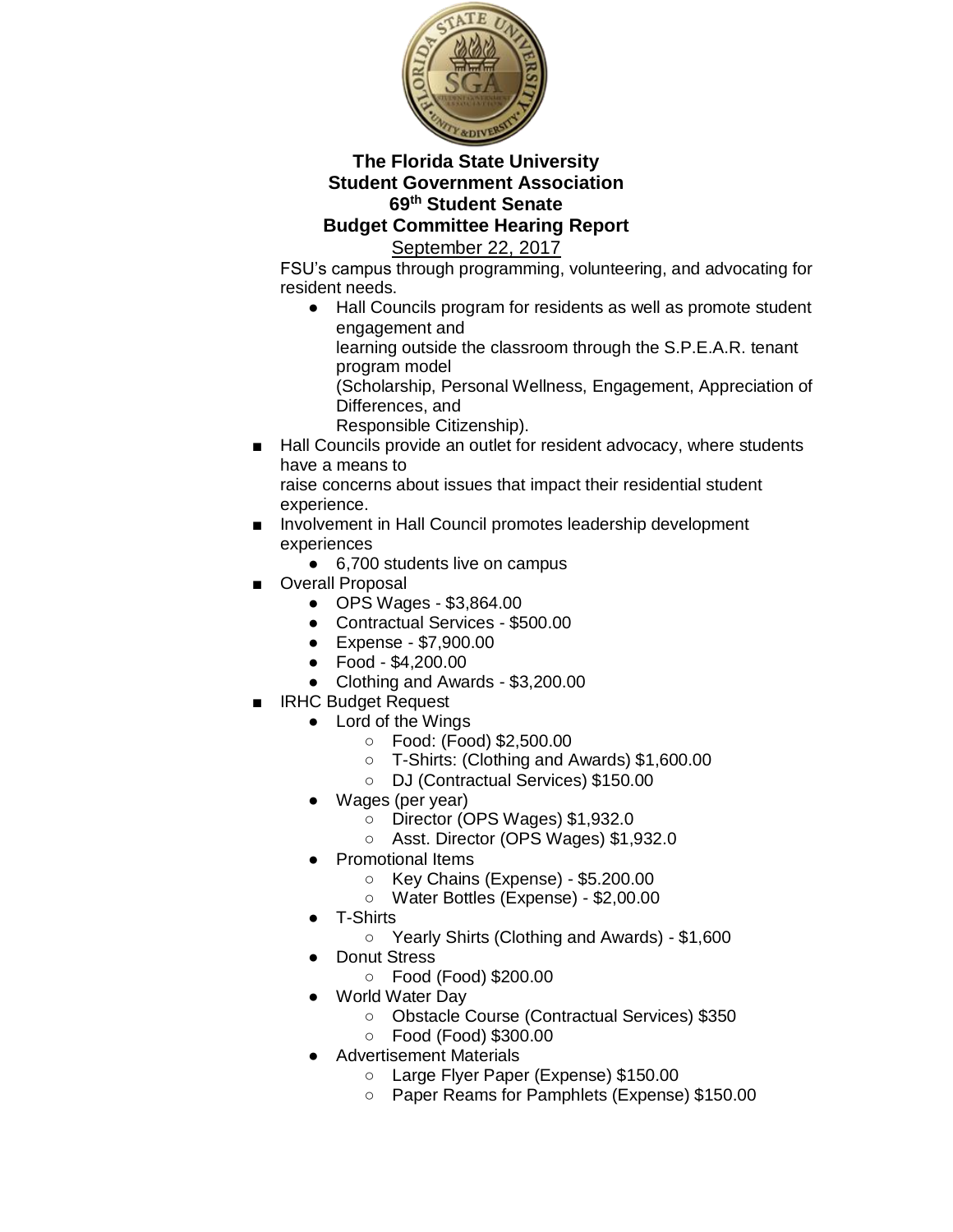

- Mental Health Week
	- Food (Food) \$1,000.00
	- Supplies (Expense) \$400.00
- World Cultures Day New program they want to spearhead this upcoming year.
	- Food (Food) \$200.00
- **The total amount requested is \$19.664.00**
- Questions:
	- Senator Correa asked about what steps have been taken to reach out to Sodexo?
		- They told us that is something that their advisors have been trying to do to because Sodexo doesn't recognize IRHC as student leaders.
		- Aramark was bought out by Sodexo
	- Senator Jackson asked about their promotional items, he wants to know why water bottles and key chains are being passed out?
		- They key chains are at the base promotional items that IRHC uses and it recognizes that IRHC and SGA are here for you.
		- The water bottles are used to help students learn about sustainability
		- Senator Bolton asked about left over water bottles last year?
			- $\bullet$  No.
	- Senator Bolton asked for a breakdown of expenses from the past three years.
		- That will be sent to us by next Friday.
	- Senator Jackson asked a question about OPS wages about how many hours a week they are working
		- 5 hours per week
	- Senator Knight-Baker asked how many shirts does the \$1,600 cover for their yearly shirt?
		- They are not exactly sure but last year they were able to buy somewhere around 300-400 shirts and SGA pays a portion.
	- Senator Bolton asked if they planned something last year that they were not able to do.
		- Yes they did have to make some cuts
			- Last year, Senator Bolton asked if they could function off less that they are requesting.
				- They are mentioned price points like World Cultures Day were extreme estimates since it is not something they have done before.
				- They are ok with Mental Health Week being cut a little bit.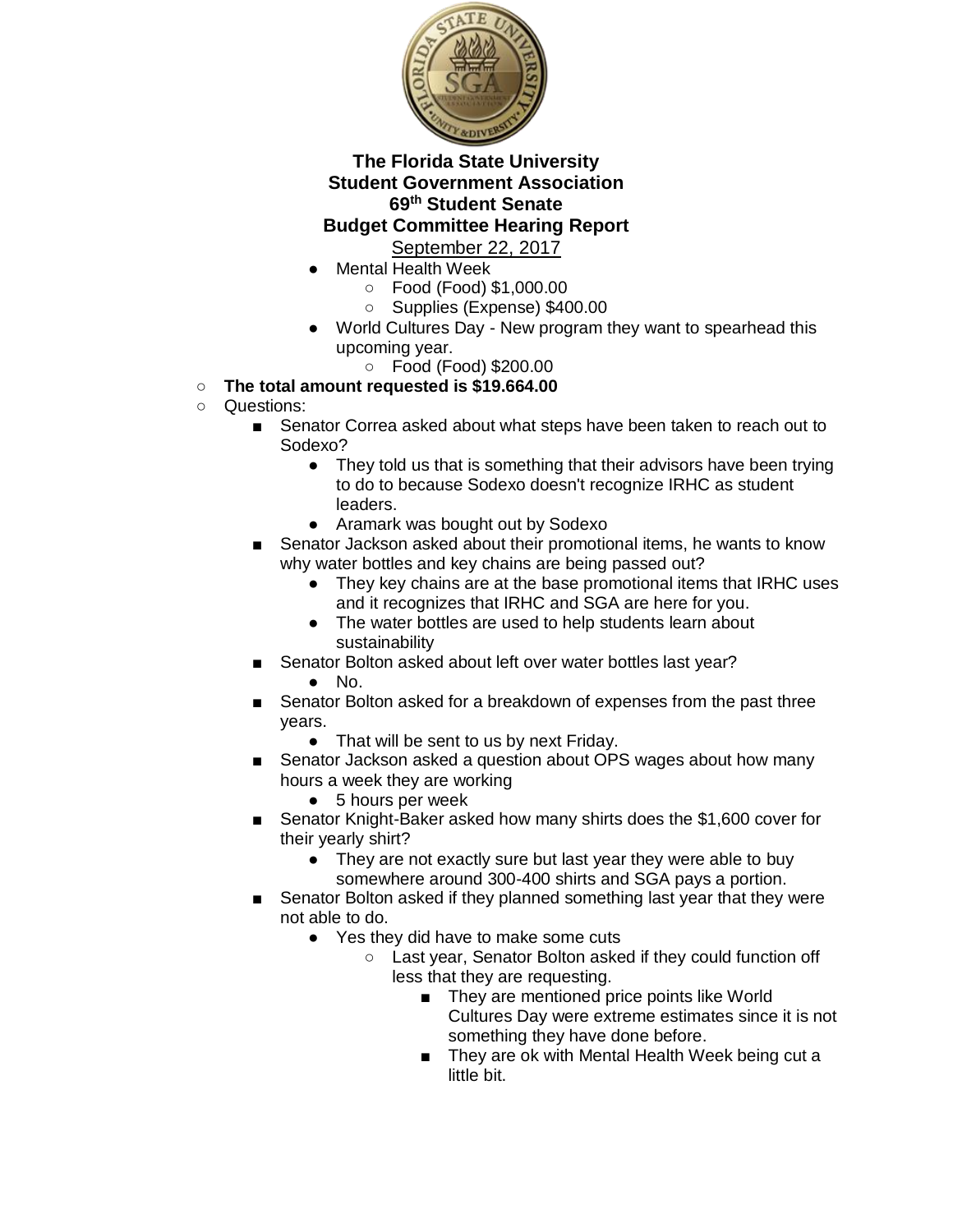

- They mentioned the rest of expense are definitely necessary.
- Senator Knight-Baker asked about the difference in the yearly shirts and the Lord of the Wings shirt?
	- University Housing, SGA, and Students are given the IRHC shirts
	- The Lord of the Wings shirts are given at at their Lord of the Wings event
		- The Lord of the Wings shirt will also have the SGA Seal
- Senate President Wilkerson asked if you have to be a member of IRHC to receive that yearly t-shirt.
	- Anyone can have the shirt and they will be distributed at many events.
		- If I am student that goes up to the IRHC office can i get a tshirt?
			- Yes.
- Senator Bolton could we get the information as far as the personal accounts go?
	- That is currently not set.
		- Could we have access on inventory of shirts and items?
			- They do not necessarily know what years most of the items are bought, they just count whats all in that closet.
- Senator Jackson asked why there was about a 15,000 dollar difference in the requests?
	- A lot of that comes from the key chains, water bottles and he mentioned that SGA did not pay the total cost of those items.
- Closing: None.
- **12:20 P.M.**  (SGA Senate)(Page 171/173)
	- Director: Danielle Acosta
	- Opening:
		- President Wilkerson mentioned that we will move \$4,000 move to food and keep \$41,000 dollars in the Expense area. This year Sodexo is a little more expensive than Aramark used to be which is why we had that change.
		- ■
	- Details: **(Changes were made)**
		- SGA Senate
			- OPS Wages needs to be \$8,910
			- Food 1,300
			- Expensive is 4,000
			- The new total is \$14,210
		- Senate Projects
			- The new food total is \$4,000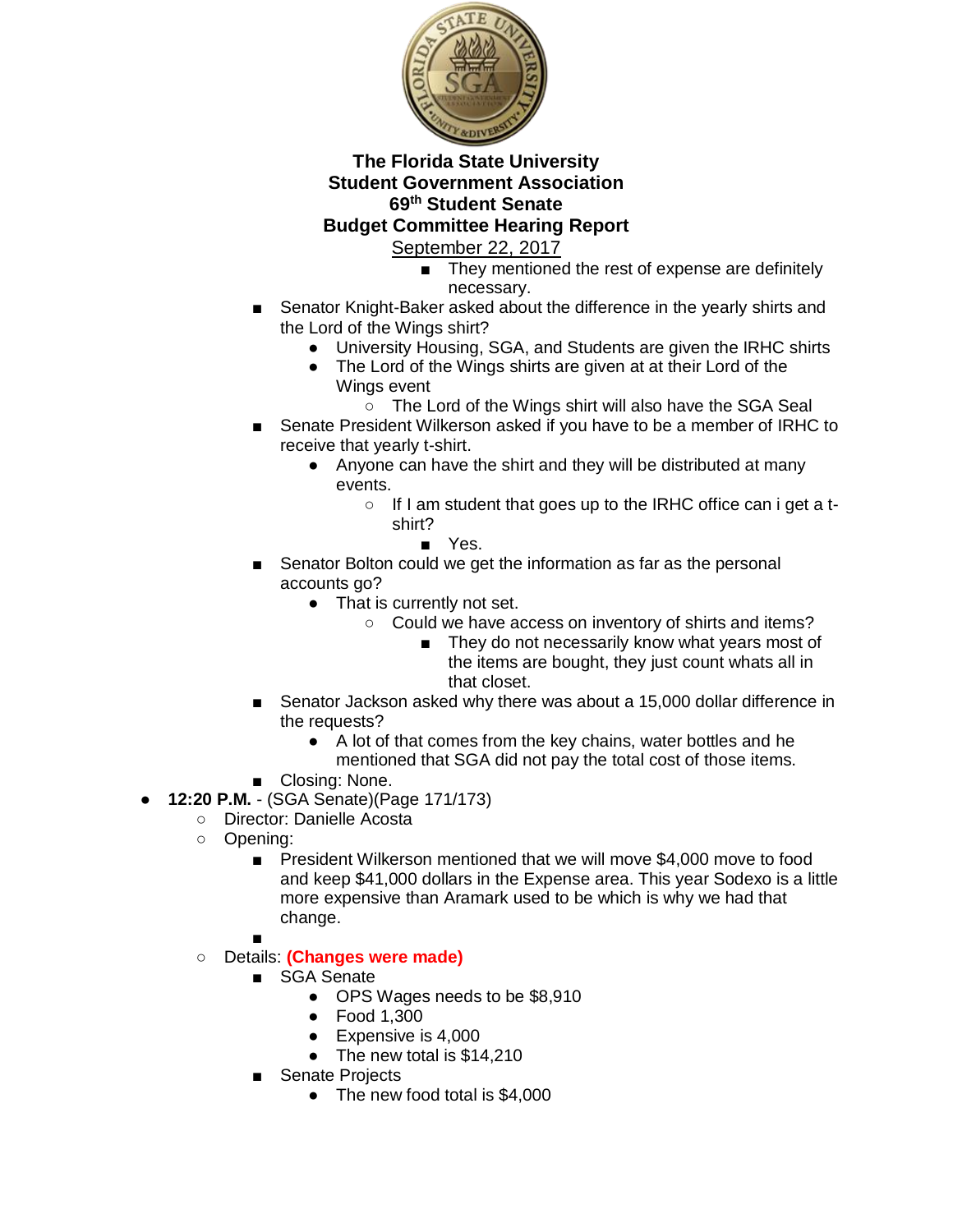

- The expense area will be \$41,000
	- This year Sodexo is a little more expensive than Aramark used to be which is why we had that change.
- Questions:
	- None.
- Closing:
- **12:40 P.M.** (Hispanic Latino Student Union)
	- Director: Director De Jesus
	- Treasurer: Julian Frias
	- Opening:
		- The HLSU is dedicated to forming a unity on campus for the hIspanic students.
	- Details:
		- *Their is a 7.7% increase in the budget request*
		- OPS Wages \$3500
		- Contractual Services \$9,650
			- \$4,000 HLSU Gala Event Entertainment
			- \$975 Photo Booth for Gala
			- \$1000 Hispanic/Latino Traditional Performers for HHM (Hispanic Heritage Month)
			- \$2000 Speaker for HHM and CCW (example: RJ Aguilar)
		- Expense \$5500
			- \$600 Decorations for Gala
			- \$500 Copyrights for films during HHM
			- \$300 Office Supplies for El Centro
			- \$200 HLSU Campus software fee
			- \$45.72 Casualty Insurance Premium
			- \$200 Affiliate materials
			- \$60 Network/Comm recurring Telecom
			- \$30 shipping cost for payments
			- \$100 Main Campus Fields Facility Rentals during HLSU Olympics
			- \$40 Nam
			- \$3424.28 Remaining used for events unforeseen. For example, events that will require supplies such as paint or materials relating to

crafts, promotional items, payments towards venues. \*The remaining expense budget traditionally is completely utilized when more events

are created throughout the year and events require materials such as decorations. \*

- Food \$3900
	- \$2000 Food for Gala
	- \$1500 Food for events during HHM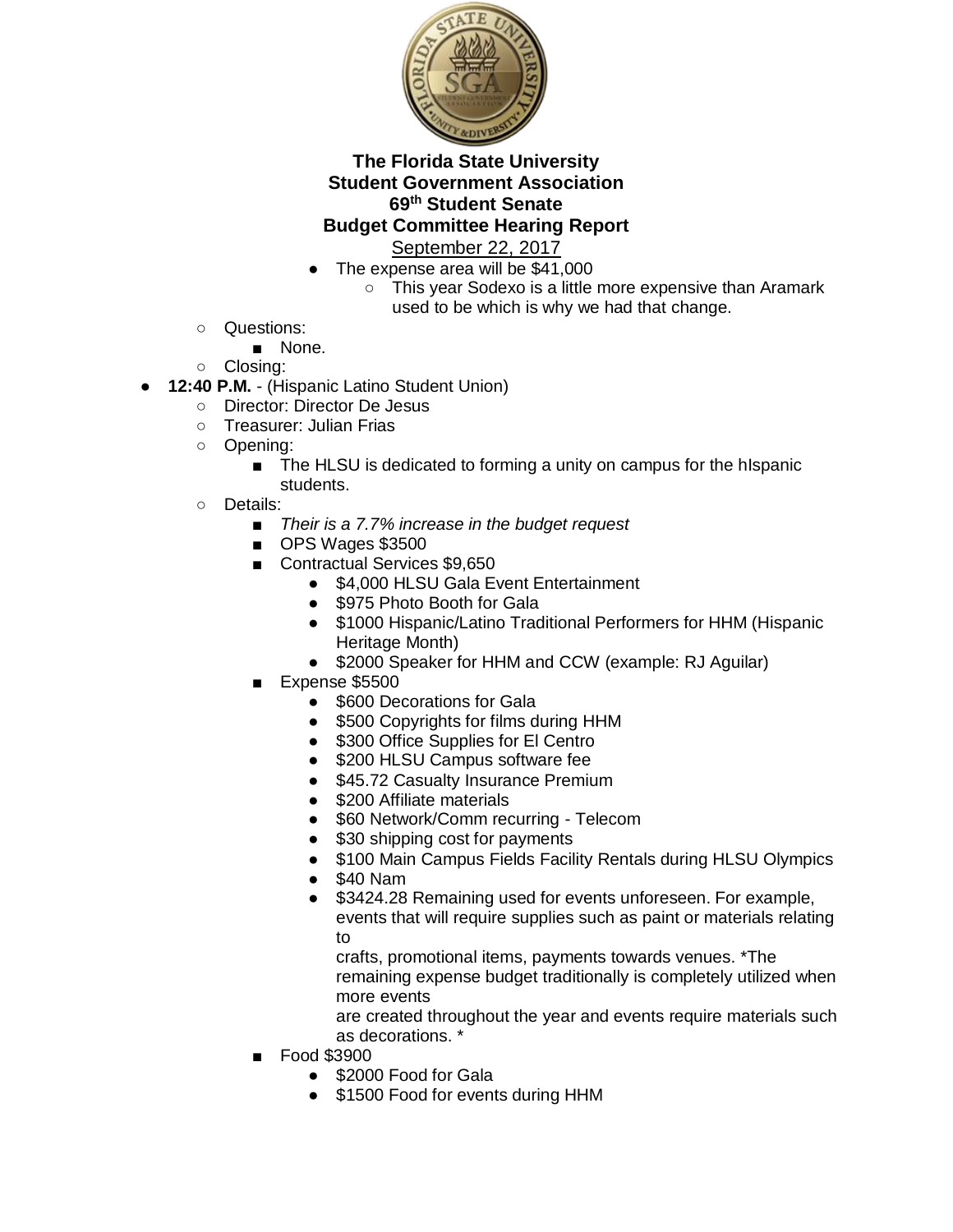

- \$150 Food for events during Ceasar Chavez week
- \$250 Food for events outside of HHM and CCW that we host throughout the year
- Clothing and Awards \$2500
	- $\bullet$  \$1000 HHM Shirts( $\sim$ \$5/shirt
	- \$1000 CCW Shirts(~\$5/shirt)
	- \$200 Awards during Gala (6 Awards less than \$35/award)
- Three Signature Events
	- 1. Hispanic Heritage Month
	- 2. HLSU Gala
	- 3. Cesar Chavez Week
- Questions:
	- How many students turn out for major events?
		- 250-300 students
	- Is there anything that they want to plan that they could do last year?
		- They want to to plan a service trip
		- Reaching out to communities during natural disasters
	- Main event
		- Global cafe
	- Can you get us the past 2-3 years of expenses?
		- Most spending was in the fall
			- Spring:
				- Gala was budgeted 5k and that was spent in whole
				- Carnival was also implemented
				- Centro was also updated with furniture
- Closing:
	- They stressed the increase a projected increase in the budget and they look at the statistics of Hispanic Latino students on campus and they told us that there will be a 25 percent increase on campus of Hispanic Students and they want to make sure to serve their community with quality.
- **1:00 P.M.**  (Class Councils)
	- Director: Damon Edmond
	- Treasurer: Gianna Taylor
	- Opening:
		- Gave purpose of CLCs: give students on campus the opportunity to foster and grow
	- Details:
		- Budget history:
			- 2016-2017: 9,202.03
		- Senior events hosted by CLCs
			- Away game viewing
			- Taking back Swuannee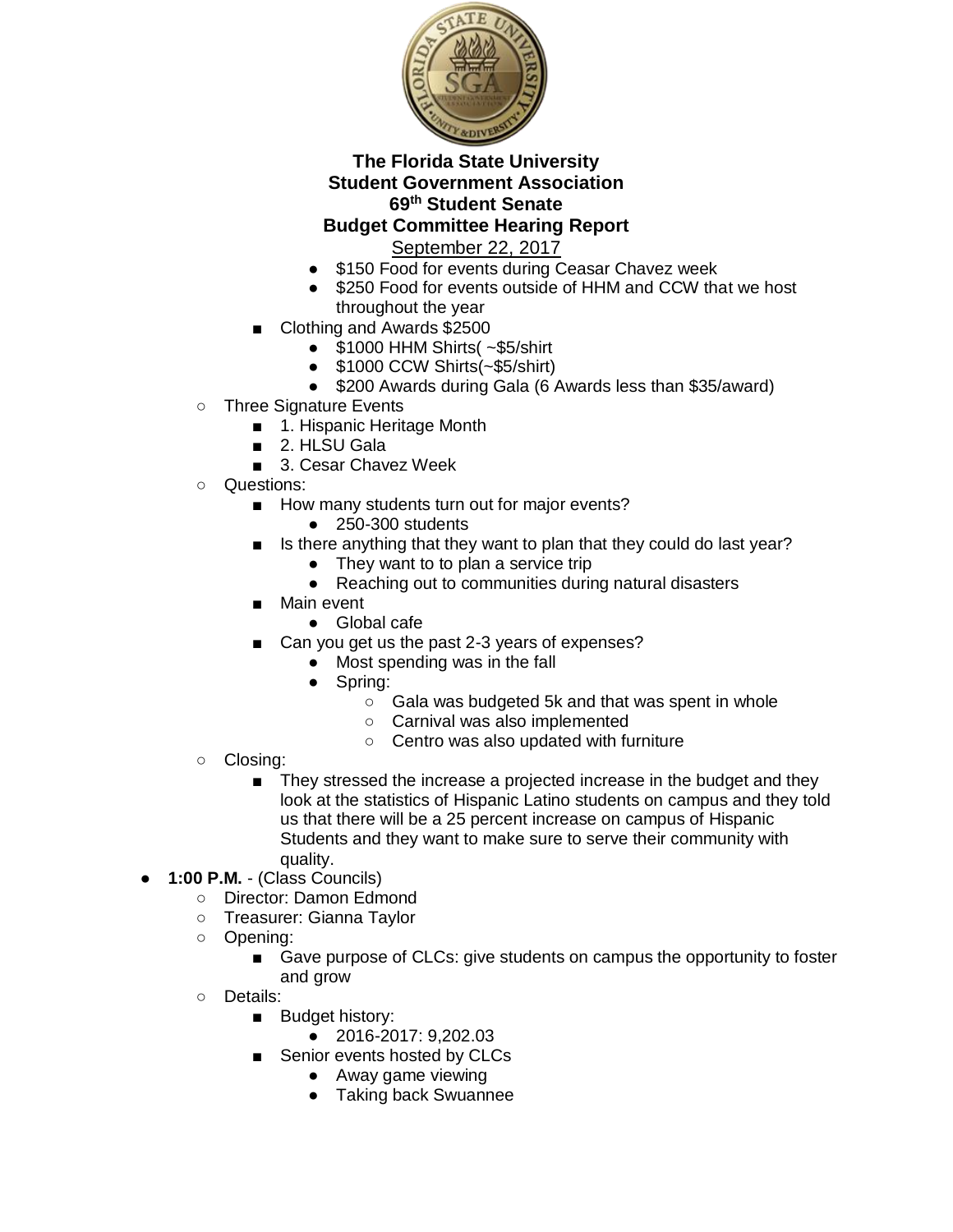

- Toast with president
- Junior events
	- Away game viewing
	- RSO olympics
- **Sophomore** 
	- Away game viewings
- Current budget: 10,500
	- Expense: 7500
	- Food: 2000
	- Contractual 1000
- ASKING FOR THE SAME EXACT BUDGET ^ 2018-2019
- Questions:
	- Was your budget contractual and food?
		- Expenses are also included
- Closing:
	- Thank you for your consideration
- 1:20 P.M. (College Leadership Councils)
	- Director: Kyle Hill
	- Treasurer: Allona Douglas
	- Opening:
		- Sat on CLC committee
		- Gave purpose of CLC
	- Details:
		- \$18,000
		- College of fine arts
			- \$3,854
		- College of business
			- \$3,300
		- College of communication
			- \$3252
		- College of nursing
			- \$1,850
		- College of social sciences
			- \$3,743
		- ADDITIONAL
			- 2,000
	- Questions:
		- What is going to happen with the 2,000
			- College of criminology and another college asking for the money
			- 2,000 will be split amongst CRIM and Another college
	- Closing:
		- Thank you for your consideration
- **1:40 P.M.**  (Org Fund & Supreme Court)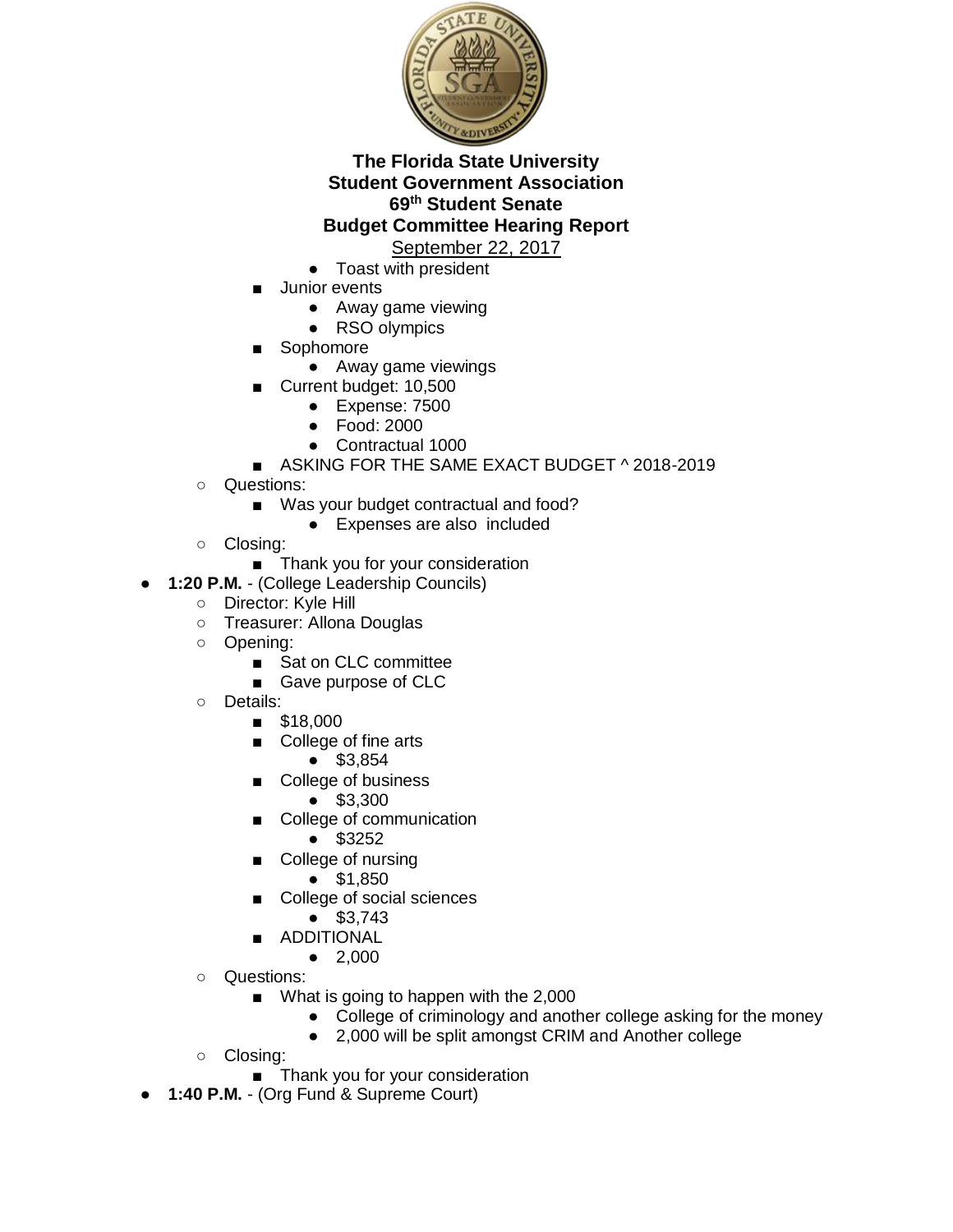

- Director: Kyle Hill
- Treasurer: Alfredo Cortez
- Opening:
- Details:
	- ORG FUNDS
	- Past 4000 now increased to 5000
		- 25 organizations funded
		- 100 of organizations ask for funding
	- SUPREME COURT
		- OPS:
			- 10 HRS IN SPRING AND FALL
			- MINIMUM WAGE
		- Office supplies covered
		- $food: 600$
- ○ Questions:
	- What are the req. To get funds
		- Received previous A&S fees
		- RSO
		- About 10 have already received
		- On average how many RSO's ask
			- $\bullet$  N/A
	- Are these RSO's brand new or established
		- Not brand new b/c they have received A&S fees
	- Define startup
		- RSO's forming
- Closing: No further questions
- **2:00 P.M.** (Exec Projects)
	- Director: Kyle Hill
	- Treasurer: Alfredo Cortez
	- Opening:
		- Projects the furthers the image of the student project
			- **MOSTLY NOLECAB** 
				- Monthly payments
	- Details:
		- Monthly payments of Nolecab can vary; 60k cap set
		- FLI
			- Weekly workshop for freshman
		- TLI also covered with FLI budget
		- Other exec projects
			- Peace jam
			- Annual sga welcome bbq
			- Jimbos taiglate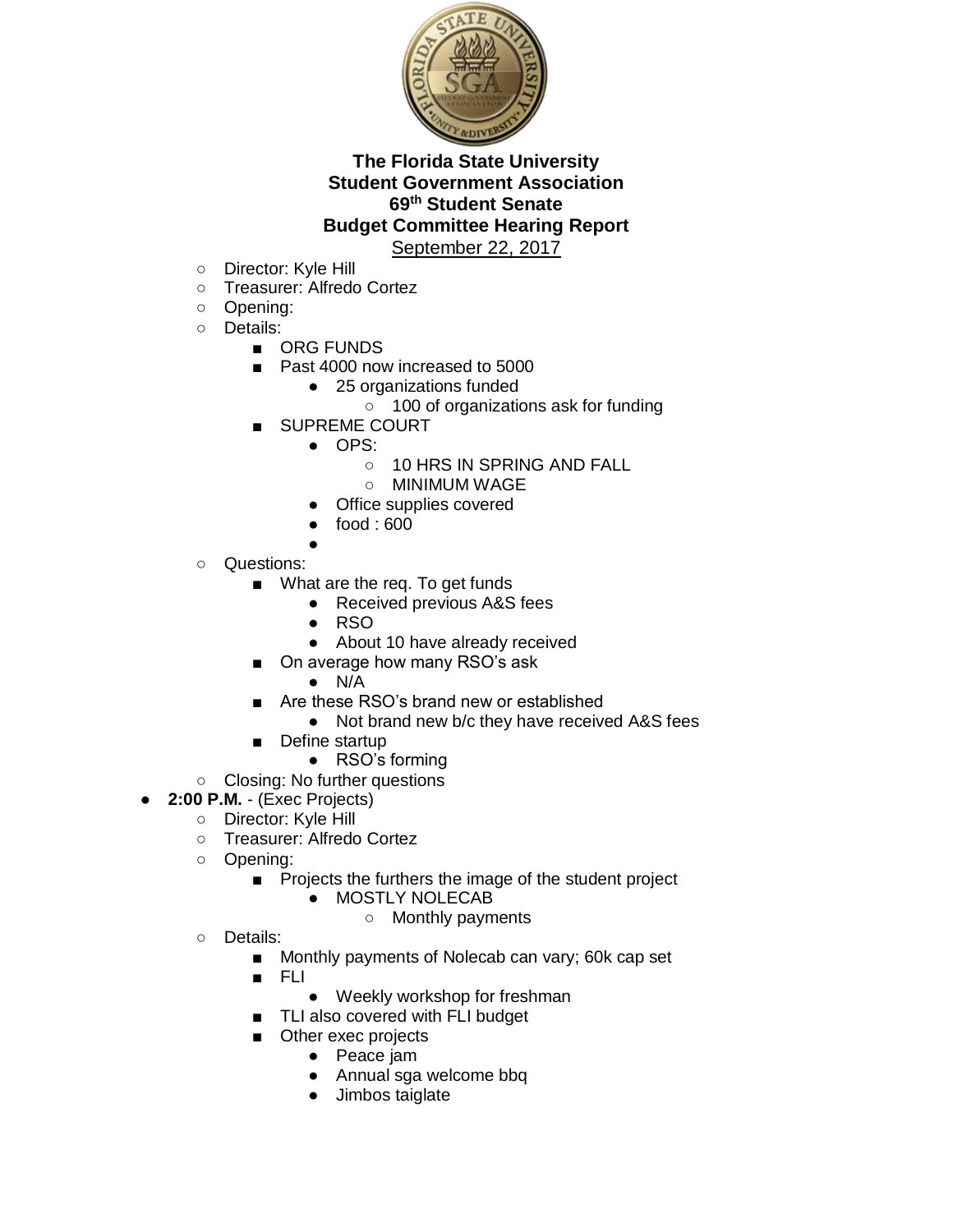

- **Nolecab**
- Exec projects
	- 72,600
	- Mental health project
		- Want to buy bracelets
- Questions:
	- Did exec projects do the nolecab last year
		- Yes

●

- Do you know what was spent last year in NoleCab
- Can we get records from Nolecab seeing how many students are using the service?
	- Not sure but he think it is possible to get it
	- Not monitored currently
	- Sketch how its run
	- Sometimes students are charged more than \$5
- Based on previous years have the administration been able to achieve their proposed goals?
	- Yes. last year the administration was able to complete a few projects. It is hard to answer because we can only experience our own budget.
- How are you Looking to promote in mental health
	- Market better through banners, posters, and more durable banners
- Anything else \$ spent on anything else other than mental health
	- Committee being formed to promote mental health; SGA is only using advertisement
- When does the Nolecab contract expire
	- Not sure
- What would you do with the remainder of nolecab money
	- Not sure
- Why do the payments fluctuate
	- Usage
- Closing:
- **2:20 P.M.** (Student Academic Programs)
	- Director: Kyle Hill<br>○ Treasurer: Alfredo
	- Treasurer: Alfredo Hill
	- Opening:
		- Organizations in college that provide academic experiences
	- Details:
		- This process was very laborious
		- SAP deliberated for a while and came up with these numbers
		- IOTA did not receive funding because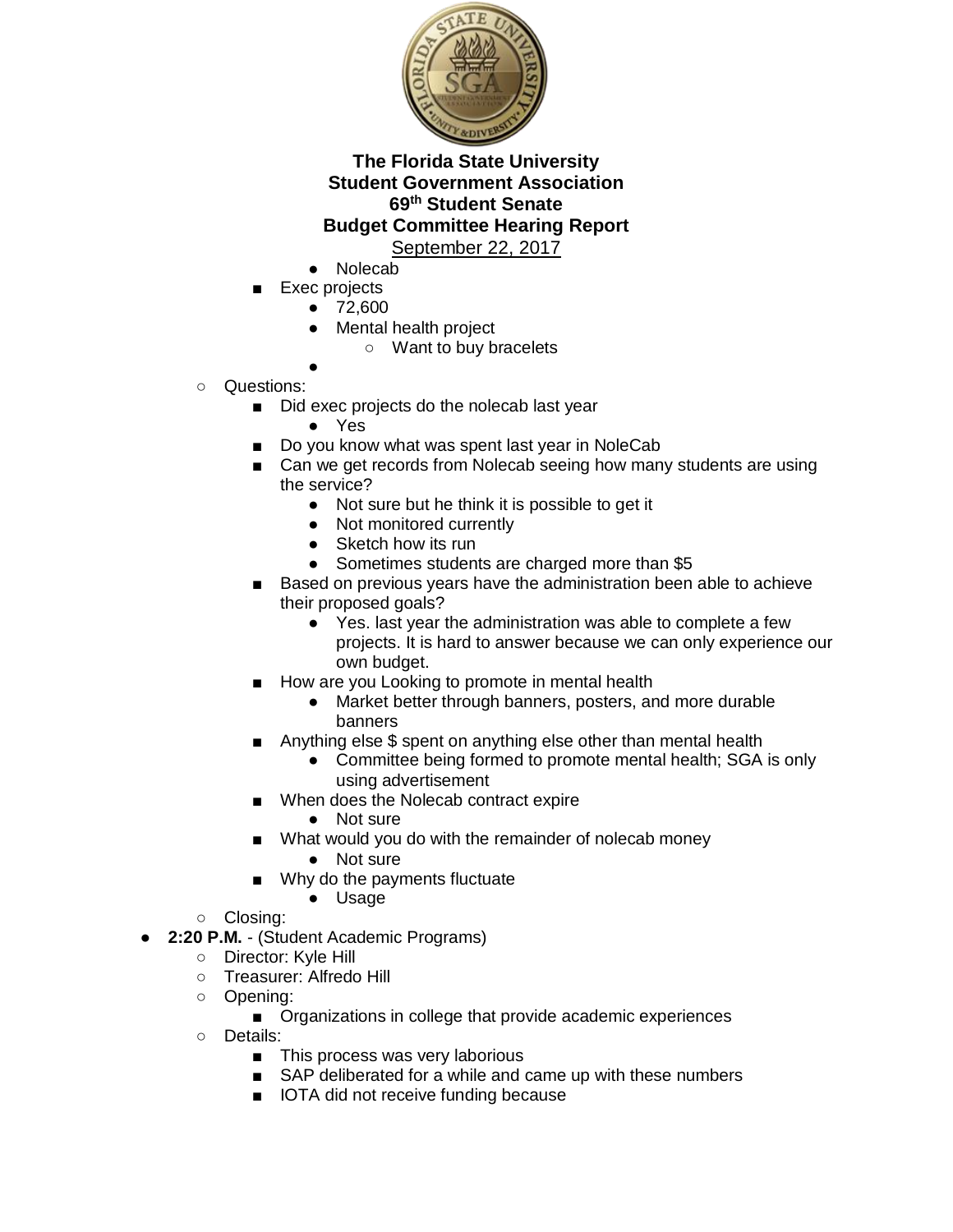

- Questions:
	- Can you explain the logic of adding another 1,000
		- to give these organizations more money for conferences
	- Why was Sigma lota zero funded
		- A&S funds do not allow for funding clubs
- Closing:
- **2:40 P.M.**  (Exec Branch)
	- Director: Kyle Hill
	- Treasurer: Alfredo Cortez
	- Opening:
		- Exec branch serves to improve the student body experience
	- Details:
		- OPS expenses
		- Travel expenses
			- Kyle has not attended many of these
			- Budgeted it incase he has to
		- Office expenses
			- They had to cut printers
			- Going to cut cost buy buying a general office printer
			- 2,000 printer will be bought
			- MISC 500 will be used for unexpected expenses
				- Chief of staff needs a new chair
				- A few other chairs broke, computers,
			- nametags / photos
				- Used to promote SGA
			- Cable
			- Phone
			- clothing/awards
			- 37,627
	- Questions:
		- What is the casualty insurance?
			- Insurance that must be paid by all agencies
			- When would the after hours for the printer start
				- Possibly 11
	- Closing:N/A
- **Unfinished Business:**

**Closing Announcements:**

**Adjourn:**

\_\_\_\_\_\_\_\_\_\_\_\_\_\_\_